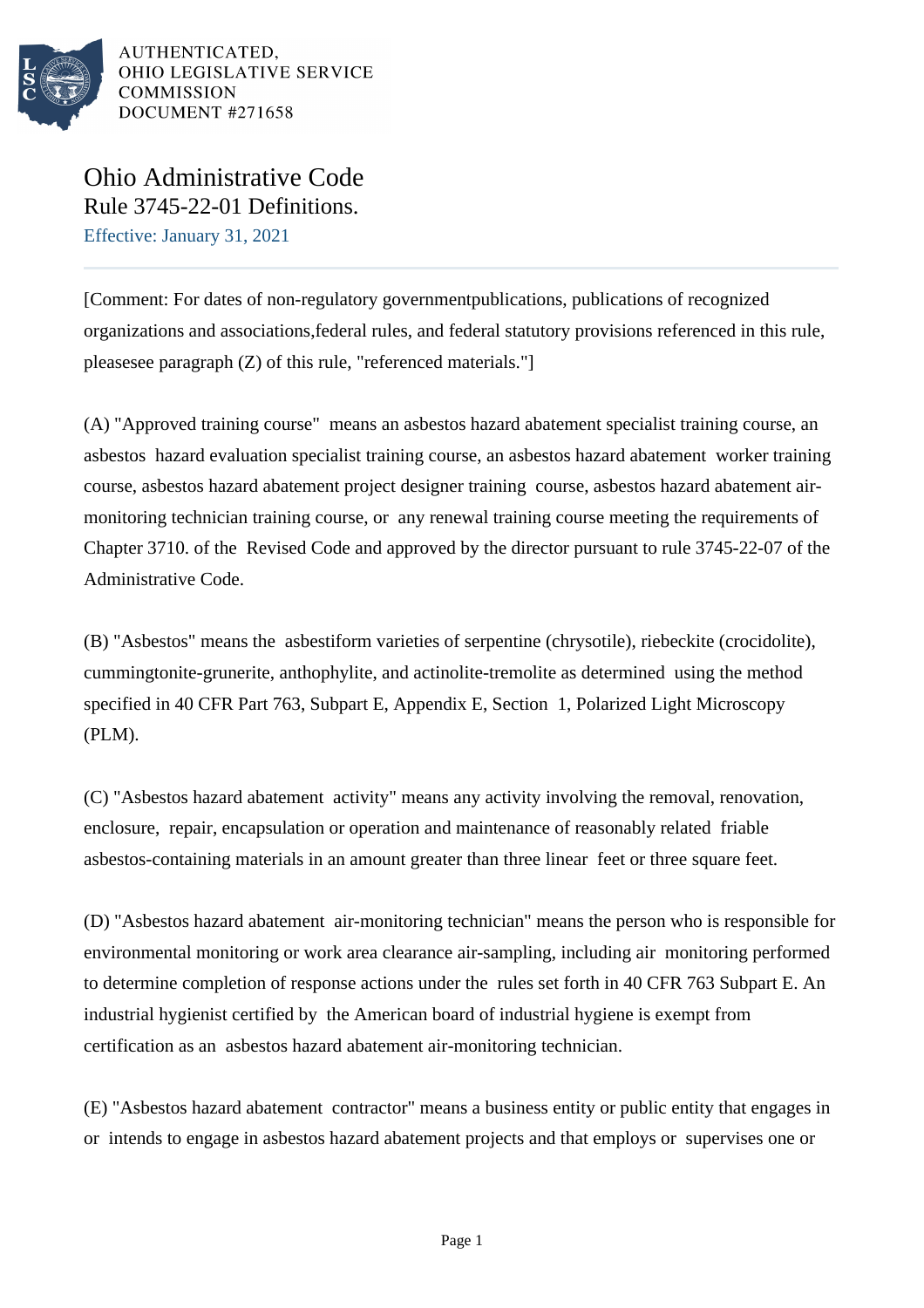

more asbestos hazard abatement specialists for asbestos hazard abatement projects. Asbestos hazard abatement contractor does not mean an employee of an asbestos hazard abatement contractor, a general contractor who subcontracts to an asbestos hazard abatement contractor an asbestos hazard abatement project, or any individual who engages in an asbestos hazard abatement project in the individual's own home. Asbestos hazard abatement contractor shall not mean a business entity which engages in asbestos hazard abatement projects solely at its own place of business provided that the business entity is required to and does comply with all applicable standards of the United States environmental protection agency and the United States occupational safety and health, and provided further that persons employed by the business entity performing the asbestos hazard abatement project meet the requirements of this chapter.

(F) "Asbestos hazard abatement project" means one or more asbestos hazard abatement activities the sum total of which is greater than fifty linear feet or fifty square feet of friable asbestos-containing materials and is conducted by one asbestos hazard abatement contractor. "Asbestos hazard abatement project" includes any such activity involving such friable asbestos-containing materials in an amount of fifty linear feet or fifty square feet or less if, when combined with any other reasonably related activity in terms of time or location of the activity, the total amount is in an amount greater than fifty linear feet or fifty square feet.

(G) "Asbestos hazard abatement project designer" means the person responsible for the oversight of asbestos hazard abatement activities or determination of the work scope, work sequence, or performance standards for an asbestos hazard abatement activity, including preparation of specifications, plans, and contract documents.

(H) "Asbestos hazard abatement specialist" means a person with responsibility for the oversight or supervision of asbestos hazard abatement activities including asbestos hazard abatement project managers, hazard abatement project supervisors and foremen, and employees of school districts or other governmental or public entities who coordinate or directly supervise or oversee asbestos hazard abatement activities performed by school district, governmental, or other public employees in school district, governmental, or other public buildings.

(I) "Asbestos hazard abatement worker" means the person responsible in a nonsupervisory capacity for the performance of an asbestos hazard abatement activity.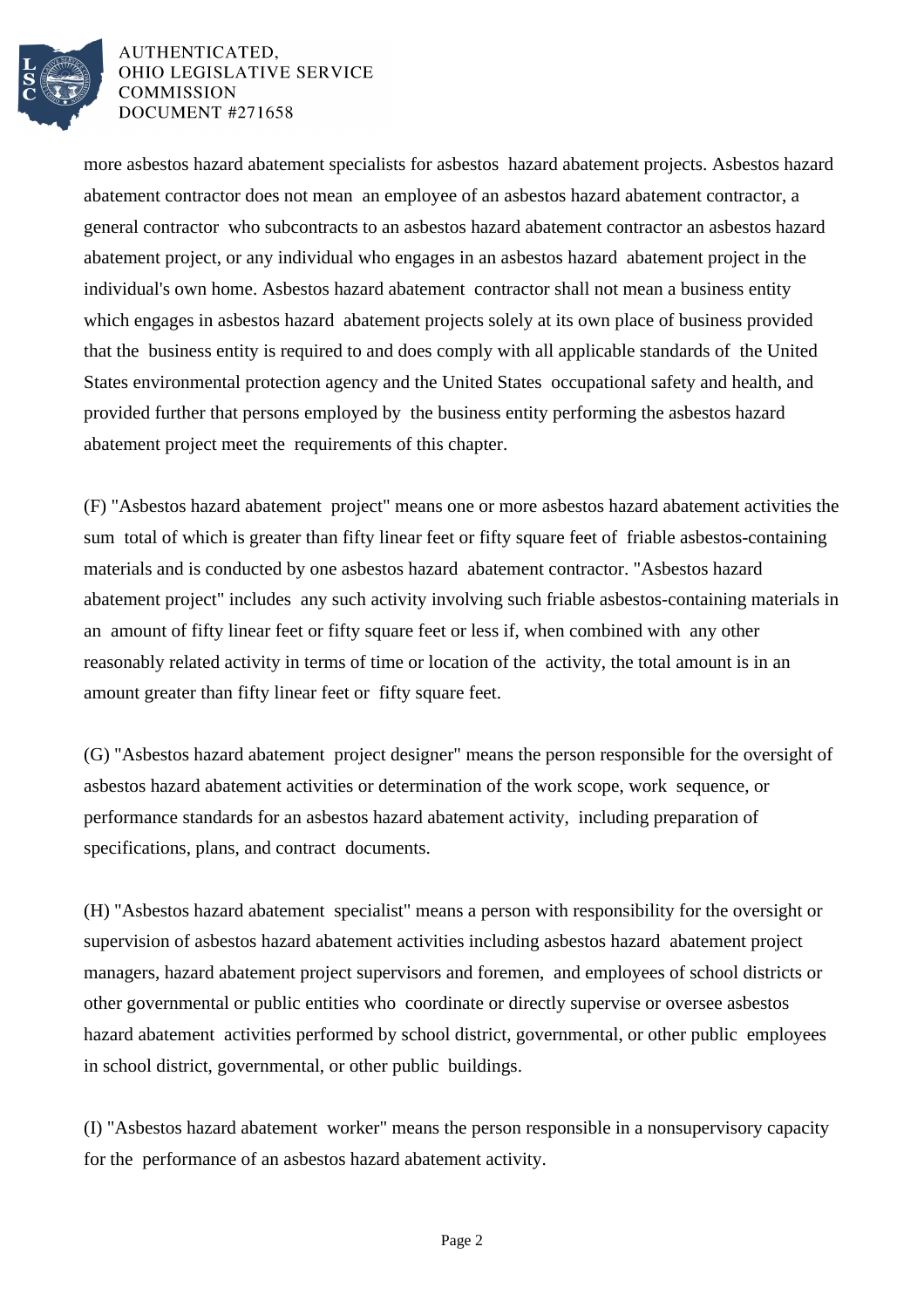

(J) "Asbestos hazard evaluation specialist" means a person responsible for the inspection, identification, detection, and assessment of asbestos-containing materials or suspect asbestoscontaining materials, the determination of appropriate response actions, or the preparation of asbestos management plans for the purpose of protecting the public health from the hazards associated with exposure to asbestos, including the performance of air and bulk sampling. This category of specialists includes inspectors, management planners, health professionals, industrial hygienists, private consultants, or other individuals involved in asbestos risk identification or assessment or regulatory activities.

(K) "Business entity" means a partnership, firm, association, corporation, sole proprietorship, or other business concern.

(L) "Certificate" means either of the following:

(1) A document issued by the director to an individual affirming that the individual successfully has completed the training and other requirements set forth in this chapter of the Administrative Code to qualify as an asbestos hazard abatement specialist or an asbestos hazard evaluation specialist, an asbestos hazard abatement worker, an asbestos hazard abatement project designer, an asbestos hazard abatement air-monitoring technician, or an approved asbestos hazard abatement training course provider,

(2) A document issued by a training institution in accordance with rule 3745-22-07 of the Administrative Code affirming that an individual successfully has completed the instruction required in all licensing or certification categories as provided in sections 3710.07 and 3710.10 of the Revised Code and the rules of Chapter 3745-22 of the Administrative Code.

(M) "Clearance air-sampling means air-sampling performed after the completion of any asbestos hazard abatement project and prior to the reoccupation of the contained work area by the public and conducted for the purpose of protecting the public from the health hazards associated with exposure to friable asbestos-containing material.

(N) "Contained work area" means designated rooms, spaces, or other areas where asbestos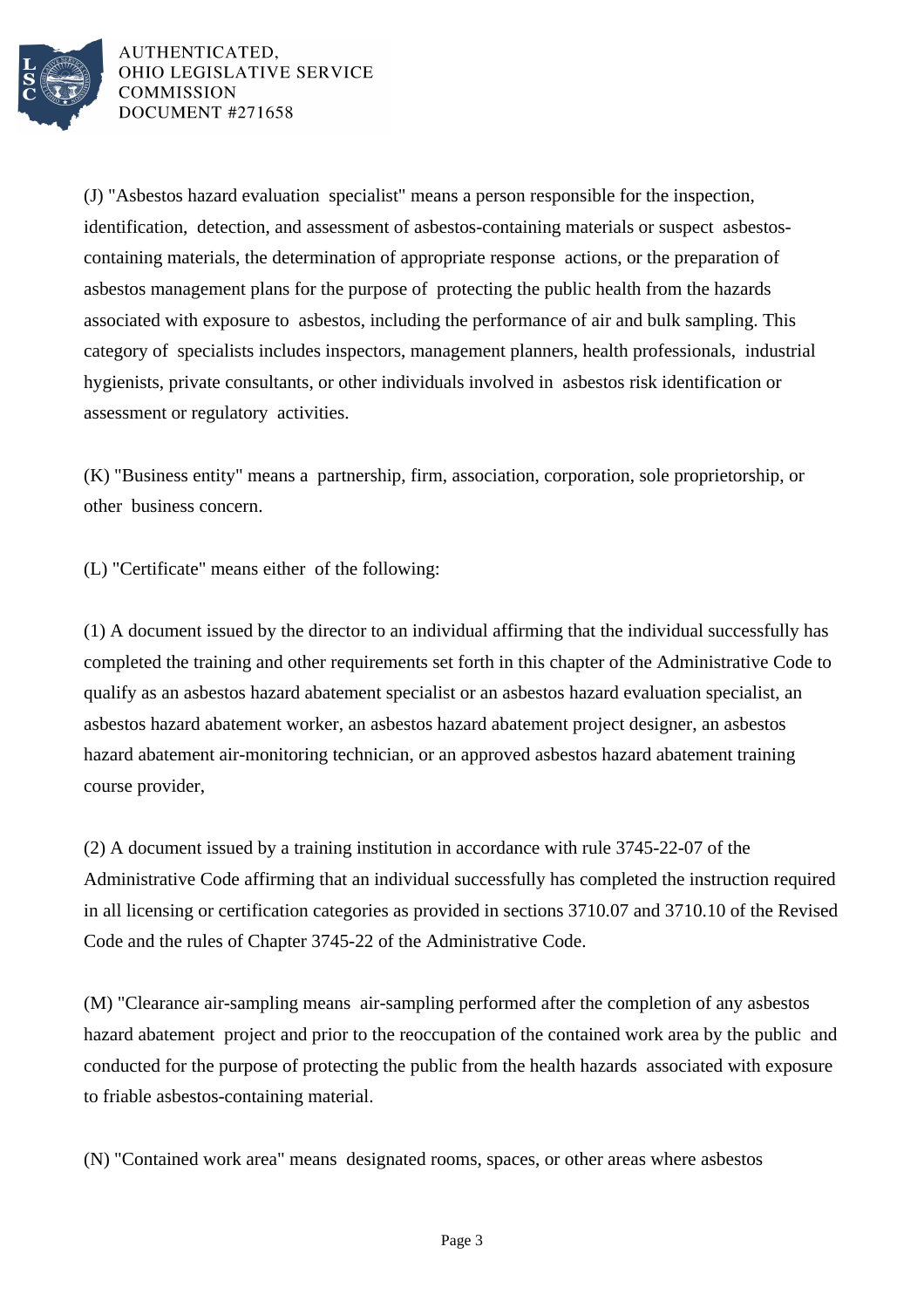

abatement projects are being performed, including decontamination structures. The contained work area is separated from the uncontaminated environment by polyethylene sheeting or other materials used in conjunction with the existing floors, ceilings, and walls of the structure.

(O) "Employee" means an individual who is employed by a business or public asbestos hazard abatement contractor.

(P) "Encapsulate" means to coat, bind, or resurface walls, ceilings, pipes, or other structures for asbestos-containing materials with suitable products to prevent friable asbestos from becoming airborne.

(Q) "Enclosure" means the permanent confinement of friable asbestos-containing materials with an airtight barrier in an area not used or designed as an air plenum.

(R) "Environmental monitoring" means any air sampling other than clearance air sampling or employee exposure monitoring performed for the purpose of determining airborne asbestos concentrations.

(S) "Friable asbestos-containing material" means any material containing more than one per cent asbestos by area, as determined using the method specified in 40 CFR Part 763, Subpart E, Appendix E, Section 1 Polarized Light Microscopy (PLM), that, when dry can be crumbled, pulverized, or reduced to powder by hand pressure. If the asbestos content is less than ten per cent as determined by a method other than point counting by Polarized Light Microscopy, verify the asbestos content by point counting using Polarized Light Microscopy. Any category I or category II nonfriable asbestos containing material that becomes damaged from either deterioration or attempts at removal or abatement resulting in small fragments the size of four square inches or less shall also be considered friable.

(T) "License" means a document issued by the director of environmental protection to a business entity or public entity affirming that the entity has met the requirements set forth in Chapter 3710. of the Revised Code and rule 3745-22-04 of the Administrative Code to engage in asbestos hazard abatement projects as an asbestos hazard abatement contractor.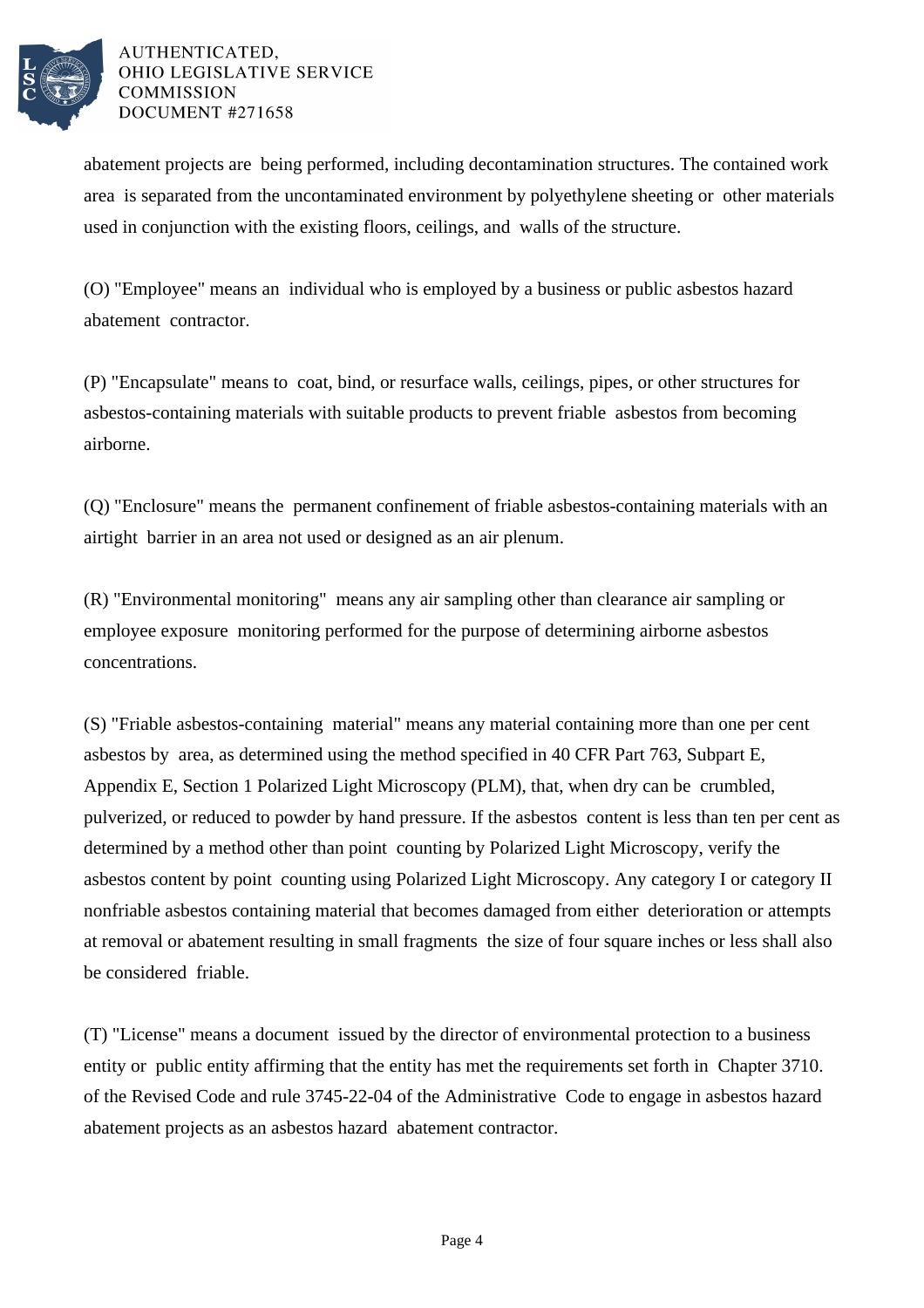

(U) "Oversight" means to directly observe an asbestos abatement project for the purpose of determining compliance with contractual, performance or regulatory standards affecting the safety of the asbestos abatement activity.

(V) "Person" means any individual, business entity, governmental body, or other public or private entity.

(W) "Public entity" means the state or any of its political subdivisions or any agency or instrumentality of either.

(X) "Removal" means the stripping of friable asbestos containing materials from a wall, ceiling, pipe, boiler, duct, turbine, reactor, tank, furnace, load-supporting member, nonload-supporting member, or the taking out of any friable asbestos-containing material from any site excluding the removal of friable asbestos containing demolition debris resulting from a demolition that is exempt from Chapter 3745-20 of the Administrative Code.

(Y) "Visible emissions" means any emissions which are visually detectable without the aid of instruments and which contain particulate asbestos material.

(Z) Referenced materials. This chapter includes references to certain subject matter or materials. The text of the referenced materials is not included in the rules contained in this chapter. Information on the availability of the referenced materials as well as the date of and the particular edition or version of the material is included in this rule. For materials subject to change, only the specific version specified in this rule are referenced. Material is referenced as it exists on the effective date of this rule. Except for subsequent annual publication of existing (unmodified) Code of Federal Regulation compilations, any amendment or revision to a referenced document is not referenced unless and until this rule has been amended to specify the new dates.

(1) Availability. The referenced materials are available as follows:

(a) Code of Federal Regulations (CFR). Information and copies may be obtained by writing to: "Superintendent of Documents, Attn: New Orders, PO Box 371954, Pittsburgh, PA 15250-7954." The full text of the CFR is also available in electronic format at http://www.ecfr.gov. The CFR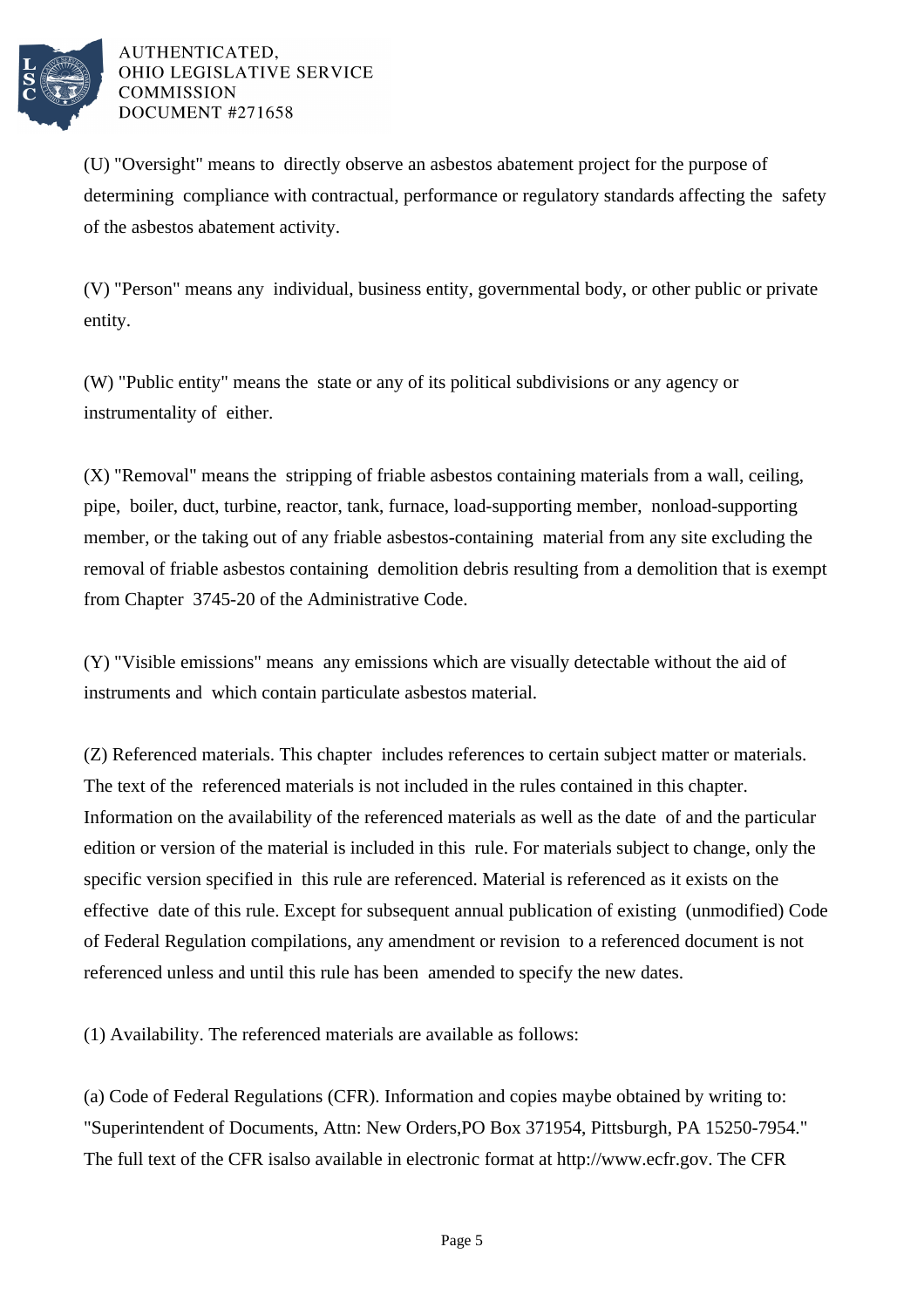

compilations are also available for inspection and use at most public libraries and "The State Library of Ohio."

(b) National Institute for Occupational Safety and Health. Information and copies of course information, standards and methods may be obtained by writing to: "Centers for Disease Control and Prevention, 1600 Clifton Road, Atlanta, GA 30329-4027," by calling 800-CDC-INFO (800-232-4636) or via electronic format at https://www.cdc.gov/niosh/pubs/default.html. NIOSH publications are also available for inspection and use at most public libraries and "The State Library of Ohio."

(c) United States Code (USC). Information and copies may be obtained by writing to: "Superintendent of Documents, Attn: New Orders, PO Box 371954, Pittsburgh, PA 15250-7954." The full text of the United States Code is also available in electronic format at http://www.gpo.gov/fdsys/. The U.S.C compilations are also available for inspection and use at most public libraries and "The State Library of Ohio."

(2) Referenced materials:

(a) 29 CFR 1926.1101, "Asbestos," as published in the July 1, 2017 Code of Federal Regulations.

(b) 40 CFR Part 61, subpart M; "National Emission Standards for Hazardous Air Pollutants;" 38 FR 8820, Apr. 6, 1973, as amended at 55 FR 48414, Nov. 20, 1990.

(c) 40 CFR Part 763; "Asbestos;" 52 FR 41846, Oct. 30, 1987.

(d) 40 CFR Part 763, subpart E, appendix C, "Asbestos model accreditation plan," as published in the July 1, 2017 Code of Federal Regulations.

(e) 40 CFR Part 763, appendix E, subpart E, section 1; "Polarized Light Microscopy (PLM), Interim Method of the Determination of Asbestos in Bulk Insulation Samples;" 47 FR 23369, May 27, 1982 and 47 FR 38535, Sept. 1, 1982. Redesignated at 60 FR 31922, June 19, 1995.

(f) 40 CFR Part 763, subpart G, "Asbestos worker protection," as published in the July 1, 2017 Code of Federal Regulations.